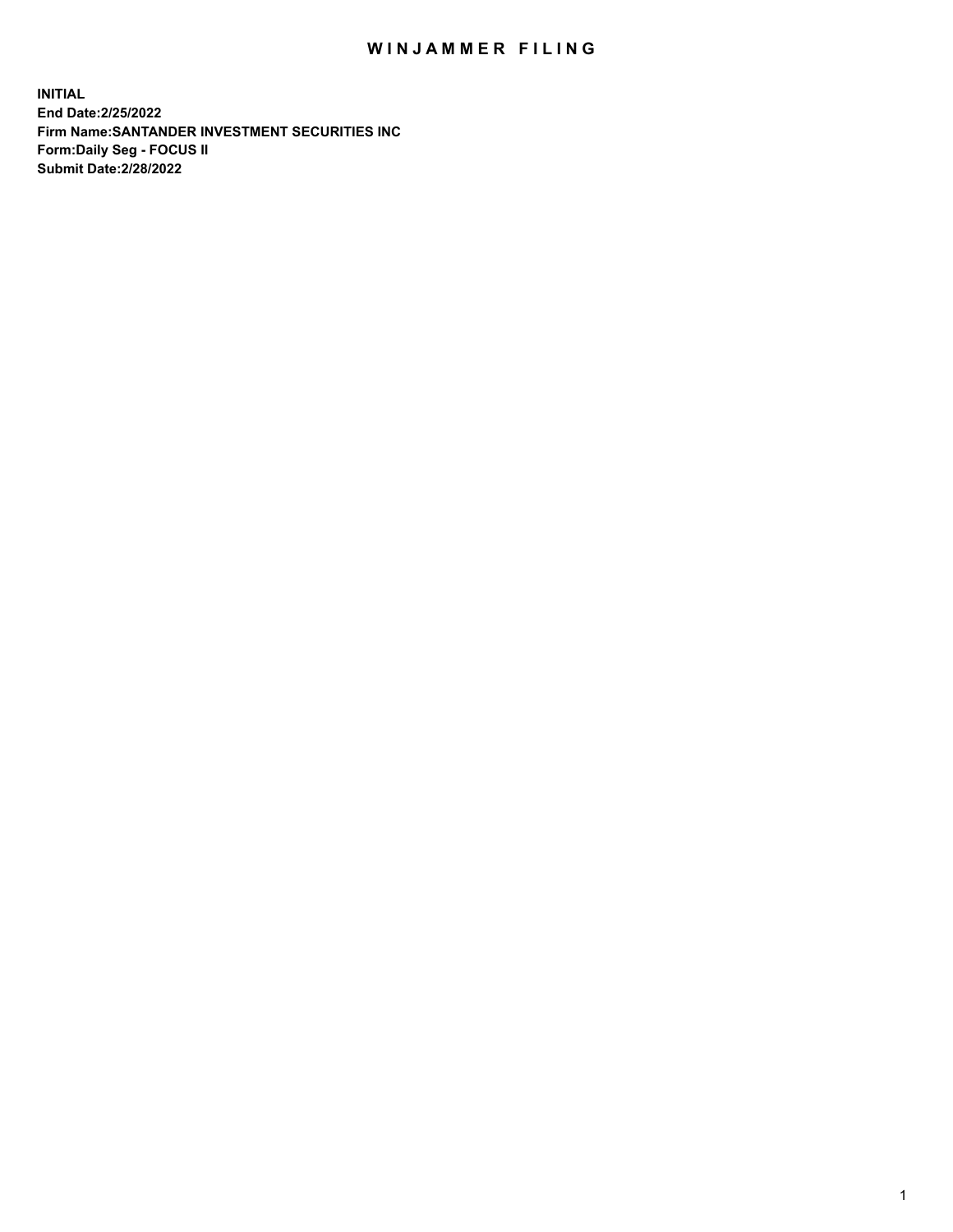**INITIAL End Date:2/25/2022 Firm Name:SANTANDER INVESTMENT SECURITIES INC Form:Daily Seg - FOCUS II Submit Date:2/28/2022 Daily Segregation - Cover Page**

| Name of Company                                                                   | <b>SANTANDER INVESTMENT</b><br><b>SECURITIES INC</b> |
|-----------------------------------------------------------------------------------|------------------------------------------------------|
| <b>Contact Name</b>                                                               | <b>Richard Ro</b>                                    |
| <b>Contact Phone Number</b>                                                       | (212) 350-3662                                       |
| <b>Contact Email Address</b>                                                      | richard.ro@santander.us                              |
| FCM's Customer Segregated Funds Residual Interest Target (choose one):            |                                                      |
| a. Minimum dollar amount: ; or                                                    | 70,000,000                                           |
| b. Minimum percentage of customer segregated funds required:% ; or                | <u>0</u>                                             |
| c. Dollar amount range between: and; or                                           | 0 <sub>0</sub>                                       |
| d. Percentage range of customer segregated funds required between:% and%.         | 0 <sub>0</sub>                                       |
| FCM's Customer Secured Amount Funds Residual Interest Target (choose one):        |                                                      |
| a. Minimum dollar amount: ; or                                                    | $\frac{0}{0}$                                        |
| b. Minimum percentage of customer secured funds required: % ; or                  |                                                      |
| c. Dollar amount range between: and; or                                           | 0 <sub>0</sub>                                       |
| d. Percentage range of customer secured funds required between:% and%.            | 0 <sub>0</sub>                                       |
| FCM's Cleared Swaps Customer Collateral Residual Interest Target (choose one):    |                                                      |
| a. Minimum dollar amount: ; or                                                    | $\overline{\mathbf{0}}$                              |
| b. Minimum percentage of cleared swaps customer collateral required:% ; or        | $\underline{\mathbf{0}}$                             |
| c. Dollar amount range between: and; or                                           | 0 <sub>0</sub>                                       |
| d. Percentage range of cleared swaps customer collateral required between:% and%. | 00                                                   |

Attach supporting documents CH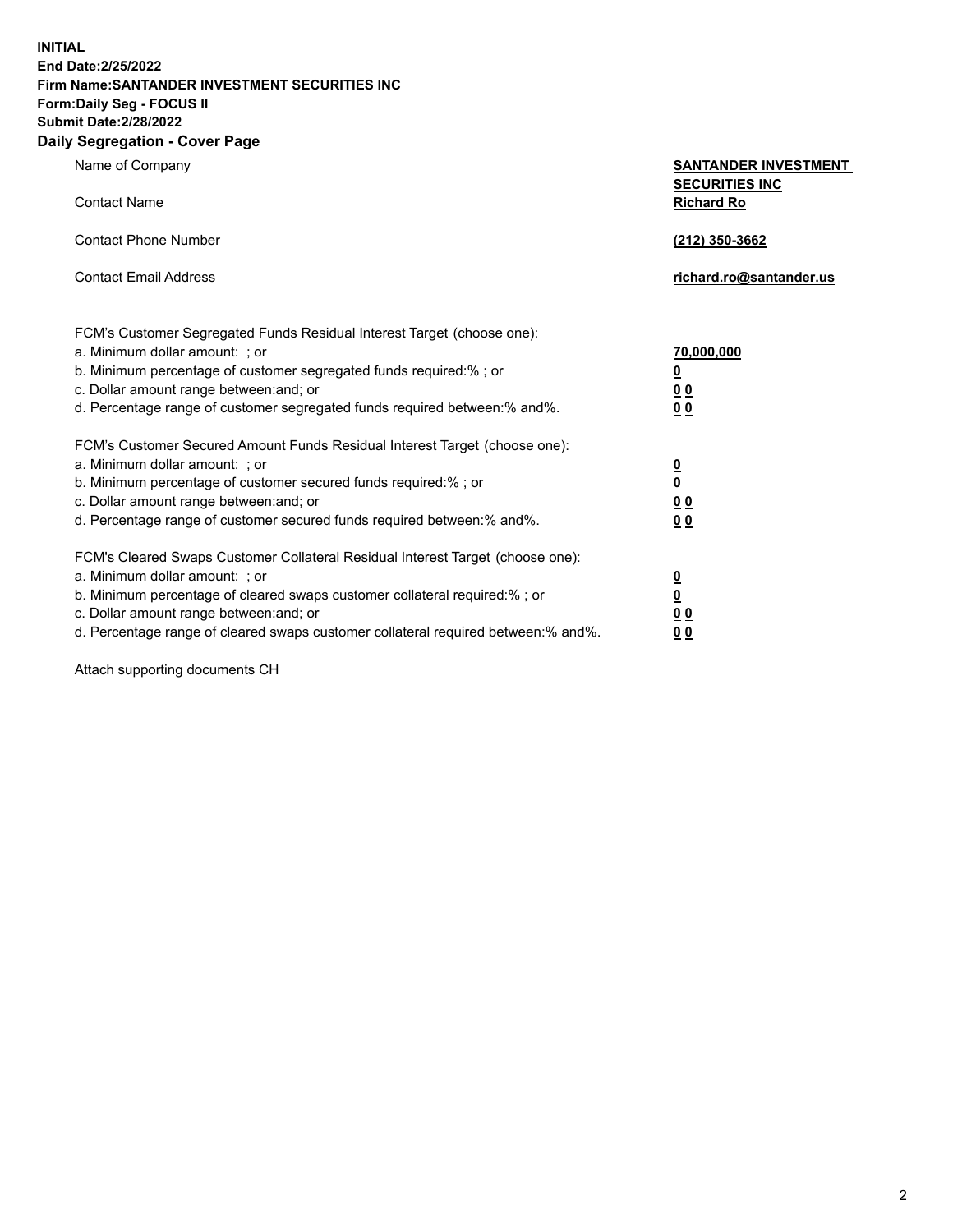## **INITIAL End Date:2/25/2022 Firm Name:SANTANDER INVESTMENT SECURITIES INC Form:Daily Seg - FOCUS II Submit Date:2/28/2022 Daily Segregation - Secured Amounts** Foreign Futures and Foreign Options Secured Amounts

|     | Foreign Futures and Foreign Options Secured Amounts                                         |                     |
|-----|---------------------------------------------------------------------------------------------|---------------------|
|     | Amount required to be set aside pursuant to law, rule or regulation of a foreign            | $0$ [7305]          |
|     | government or a rule of a self-regulatory organization authorized thereunder                |                     |
| 1.  | Net ledger balance - Foreign Futures and Foreign Option Trading - All Customers             |                     |
|     | A. Cash                                                                                     | $0$ [7315]          |
|     | B. Securities (at market)                                                                   | $0$ [7317]          |
| 2.  | Net unrealized profit (loss) in open futures contracts traded on a foreign board of trade   | $0$ [7325]          |
| 3.  | Exchange traded options                                                                     |                     |
|     | a. Market value of open option contracts purchased on a foreign board of trade              | $0$ [7335]          |
|     | b. Market value of open contracts granted (sold) on a foreign board of trade                | $0$ [7337]          |
| 4.  | Net equity (deficit) (add lines 1. 2. and 3.)                                               | $0$ [7345]          |
| 5.  | Account liquidating to a deficit and account with a debit balances - gross amount           | $0$ [7351]          |
|     | Less: amount offset by customer owned securities                                            | 0 [7352] 0 [7354]   |
| 6.  | Amount required to be set aside as the secured amount - Net Liquidating Equity              | $0$ [7355]          |
|     | Method (add lines 4 and 5)                                                                  |                     |
| 7.  | Greater of amount required to be set aside pursuant to foreign jurisdiction (above) or line | $0$ [7360]          |
|     | 6.                                                                                          |                     |
|     | FUNDS DEPOSITED IN SEPARATE REGULATION 30.7 ACCOUNTS                                        |                     |
| 1.  | Cash in banks                                                                               |                     |
|     | A. Banks located in the United States                                                       | $0$ [7500]          |
|     | B. Other banks qualified under Regulation 30.7                                              | 0 [7520] 0 [7530]   |
| 2.  | Securities                                                                                  |                     |
|     | A. In safekeeping with banks located in the United States                                   | $0$ [7540]          |
|     | B. In safekeeping with other banks qualified under Regulation 30.7                          | 0 [7560] 0 [7570]   |
| 3.  | Equities with registered futures commission merchants                                       |                     |
|     | A. Cash                                                                                     | $0$ [7580]          |
|     | <b>B.</b> Securities                                                                        | $0$ [7590]          |
|     | C. Unrealized gain (loss) on open futures contracts                                         | $0$ [7600]          |
|     | D. Value of long option contracts                                                           | $0$ [7610]          |
|     | E. Value of short option contracts                                                          | 0 [7615] 0 [7620]   |
| 4.  | Amounts held by clearing organizations of foreign boards of trade                           |                     |
|     | A. Cash                                                                                     | $0$ [7640]          |
|     | <b>B.</b> Securities                                                                        | $0$ [7650]          |
|     | C. Amount due to (from) clearing organization - daily variation                             | $0$ [7660]          |
|     | D. Value of long option contracts                                                           | $0$ [7670]          |
|     | E. Value of short option contracts                                                          | 0 [7675] 0 [7680]   |
| 5.  | Amounts held by members of foreign boards of trade                                          |                     |
|     | A. Cash                                                                                     | 0 <sup>[7700]</sup> |
|     | <b>B.</b> Securities                                                                        | $0$ [7710]          |
|     | C. Unrealized gain (loss) on open futures contracts                                         | $0$ [7720]          |
|     | D. Value of long option contracts                                                           | $0$ [7730]          |
|     | E. Value of short option contracts                                                          | 0 [7735] 0 [7740]   |
| 6.  | Amounts with other depositories designated by a foreign board of trade                      | $0$ [7760]          |
| 7.  | Segregated funds on hand                                                                    | $0$ [7765]          |
| 8.  | Total funds in separate section 30.7 accounts                                               | $0$ [7770]          |
| 9.  | Excess (deficiency) Set Aside for Secured Amount (subtract line 7 Secured Statement         | $0$ [7380]          |
|     | Page 1 from Line 8)                                                                         |                     |
| 10. | Management Target Amount for Excess funds in separate section 30.7 accounts                 | $0$ [7780]          |
| 11. | Excess (deficiency) funds in separate 30.7 accounts over (under) Management Target          | $0$ [7785]          |
|     |                                                                                             |                     |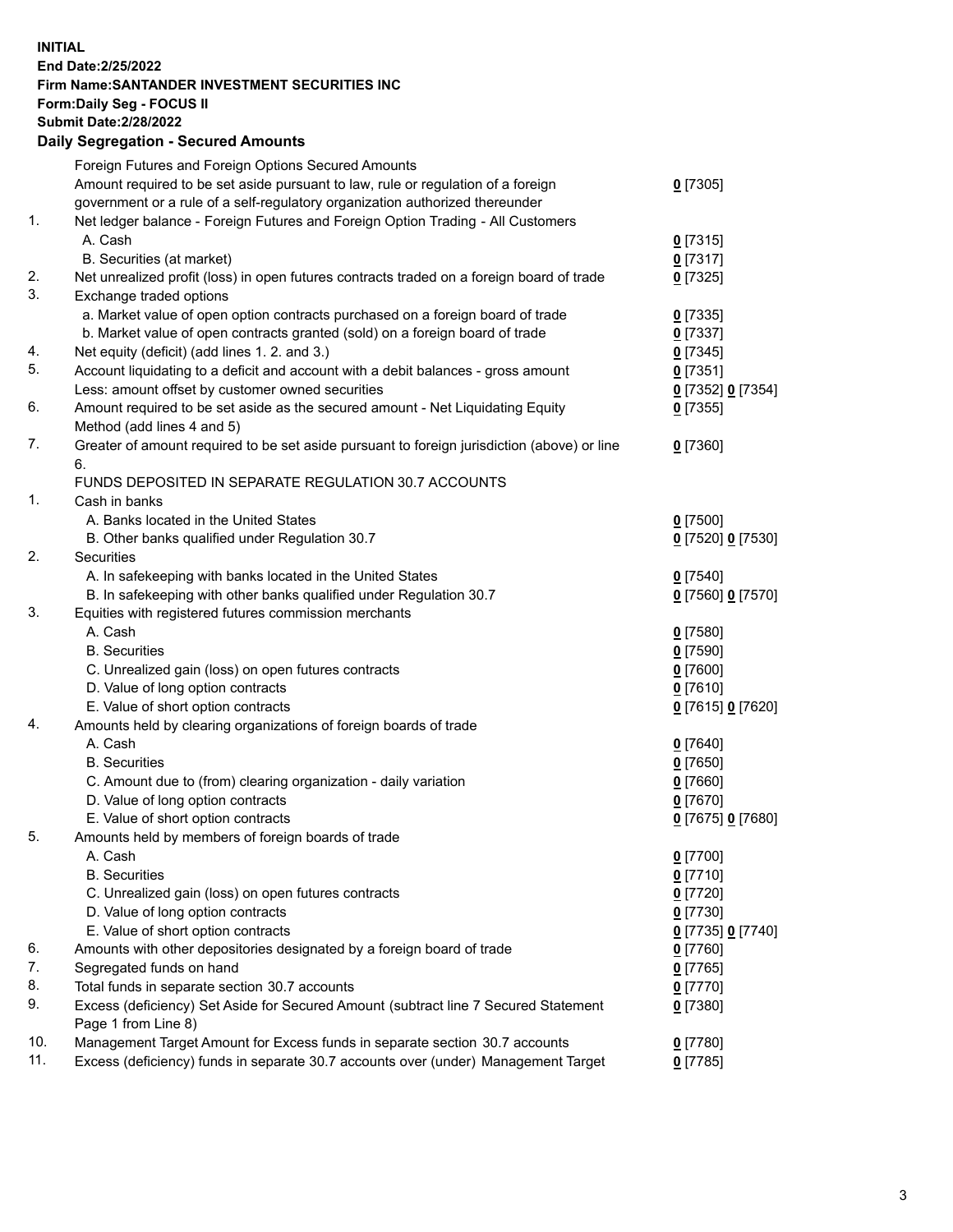| <b>INITIAL</b> |                                                                                                |                      |
|----------------|------------------------------------------------------------------------------------------------|----------------------|
|                | End Date: 2/25/2022                                                                            |                      |
|                | Firm Name: SANTANDER INVESTMENT SECURITIES INC                                                 |                      |
|                | Form: Daily Seg - FOCUS II                                                                     |                      |
|                | <b>Submit Date:2/28/2022</b>                                                                   |                      |
|                | Daily Segregation - Segregation Statement                                                      |                      |
|                | SEGREGATION REQUIREMENTS(Section 4d(2) of the CEAct)                                           |                      |
| 1.             | Net ledger balance                                                                             |                      |
|                | A. Cash                                                                                        | 2,820,842,154 [7010] |
|                | B. Securities (at market)                                                                      | $0$ [7020]           |
| 2.             | Net unrealized profit (loss) in open futures contracts traded on a contract market             | 454,369,551 [7030]   |
| 3.             | Exchange traded options                                                                        |                      |
|                | A. Add market value of open option contracts purchased on a contract market                    | 61,902,586 [7032]    |
|                | B. Deduct market value of open option contracts granted (sold) on a contract market            | -24,841,914 [7033]   |
| 4.             | Net equity (deficit) (add lines 1, 2 and 3)                                                    | 2,403,533,275 [7040] |
| 5.             | Accounts liquidating to a deficit and accounts with                                            |                      |
|                | debit balances - gross amount                                                                  | $0$ [7045]           |
|                | Less: amount offset by customer securities                                                     | 0 [7047] 0 [7050]    |
| 6.             | Amount required to be segregated (add lines 4 and 5)                                           | 2,403,533,275 [7060] |
|                | FUNDS IN SEGREGATED ACCOUNTS                                                                   |                      |
| 7.             | Deposited in segregated funds bank accounts                                                    |                      |
|                | A. Cash                                                                                        | 308,905,554 [7070]   |
|                | B. Securities representing investments of customers' funds (at market)                         | $0$ [7080]           |
|                | C. Securities held for particular customers or option customers in lieu of cash (at            | $0$ [7090]           |
|                | market)                                                                                        |                      |
| 8.             | Margins on deposit with derivatives clearing organizations of contract markets                 |                      |
|                | A. Cash                                                                                        | 2,099,086,456 [7100] |
|                | B. Securities representing investments of customers' funds (at market)                         | $0$ [7110]           |
|                | C. Securities held for particular customers or option customers in lieu of cash (at<br>market) | $0$ [7120]           |
| 9.             | Net settlement from (to) derivatives clearing organizations of contract markets                | 30,609,923 [7130]    |
| 10.            | Exchange traded options                                                                        |                      |
|                | A. Value of open long option contracts                                                         | 61,902,586 [7132]    |
|                | B. Value of open short option contracts                                                        | -24,841,914 [7133]   |
| 11.            | Net equities with other FCMs                                                                   |                      |
|                | A. Net liquidating equity                                                                      | $0$ [7140]           |
|                | B. Securities representing investments of customers' funds (at market)                         | $0$ [7160]           |
|                | C. Securities held for particular customers or option customers in lieu of cash (at            | $0$ [7170]           |
|                | market)                                                                                        |                      |
| 12.            | Segregated funds on hand                                                                       | $0$ [7150]           |
| 13.            | Total amount in segregation (add lines 7 through 12)                                           | 2,475,662,605 [7180] |
| 14.            | Excess (deficiency) funds in segregation (subtract line 6 from line 13)                        | 72,129,330 [7190]    |
| 15.            | Management Target Amount for Excess funds in segregation                                       | 70,000,000 [7194]    |
| 16.            | Excess (deficiency) funds in segregation over (under) Management Target Amount                 | 2,129,330 [7198]     |
|                | <b>Excess</b>                                                                                  |                      |